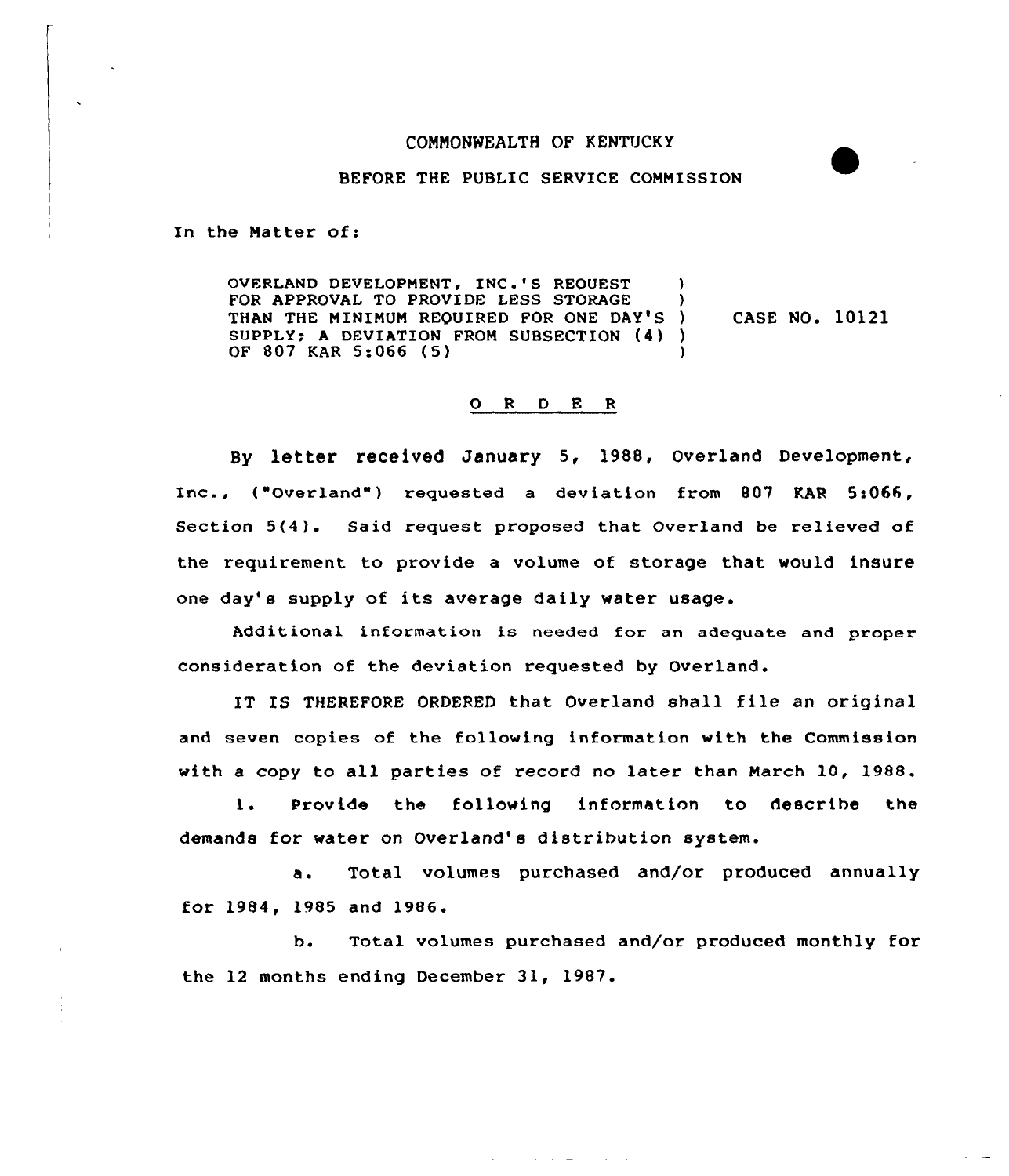c. Average 24-hour volume purchased and/or produced during the 12 months ending December 31, 1987.

d. Maximum 24-hour volume purchased and/or produced dur ing the 12 months ending December 31, 1987.

e. Total days and highest number of successive days that the maximum 24-hour volume was purchased and/or produced during the 12 months ending December 31, 1987.

f. Prcjected maximum daily demand volumes for <sup>1990</sup> similar to (d) and (e) above. Describe the method by which these projections were made.

2. Provide a map of Overland's distribution system that shows the location and size of all distribution mains, storage tanks, pumping stations and any other significant features of the system. One inch on this map should not represent more than one mile on the ground.

3. Provide a description of each of Overland's storage facilities including their locations on the system and show total volume of storage on the system.

4. List the difference in volumes between total storage and (a) maximum 24-hour volume produced and/or purchased, (b) average 24-hour volume and (c) minimum 24-hour volume.

5. Provide a list of Overland's large volume customers by name and maximum monthly and 24-hour usage hy volume and by percentage of Overland's maximum monthly and 24-hour volumes. Describe these customers' water storage and/or distribution facilities, if any exist, and any sales/purchase agreements now in effect for such customers. Explain any seasonal variations that

 $-2-$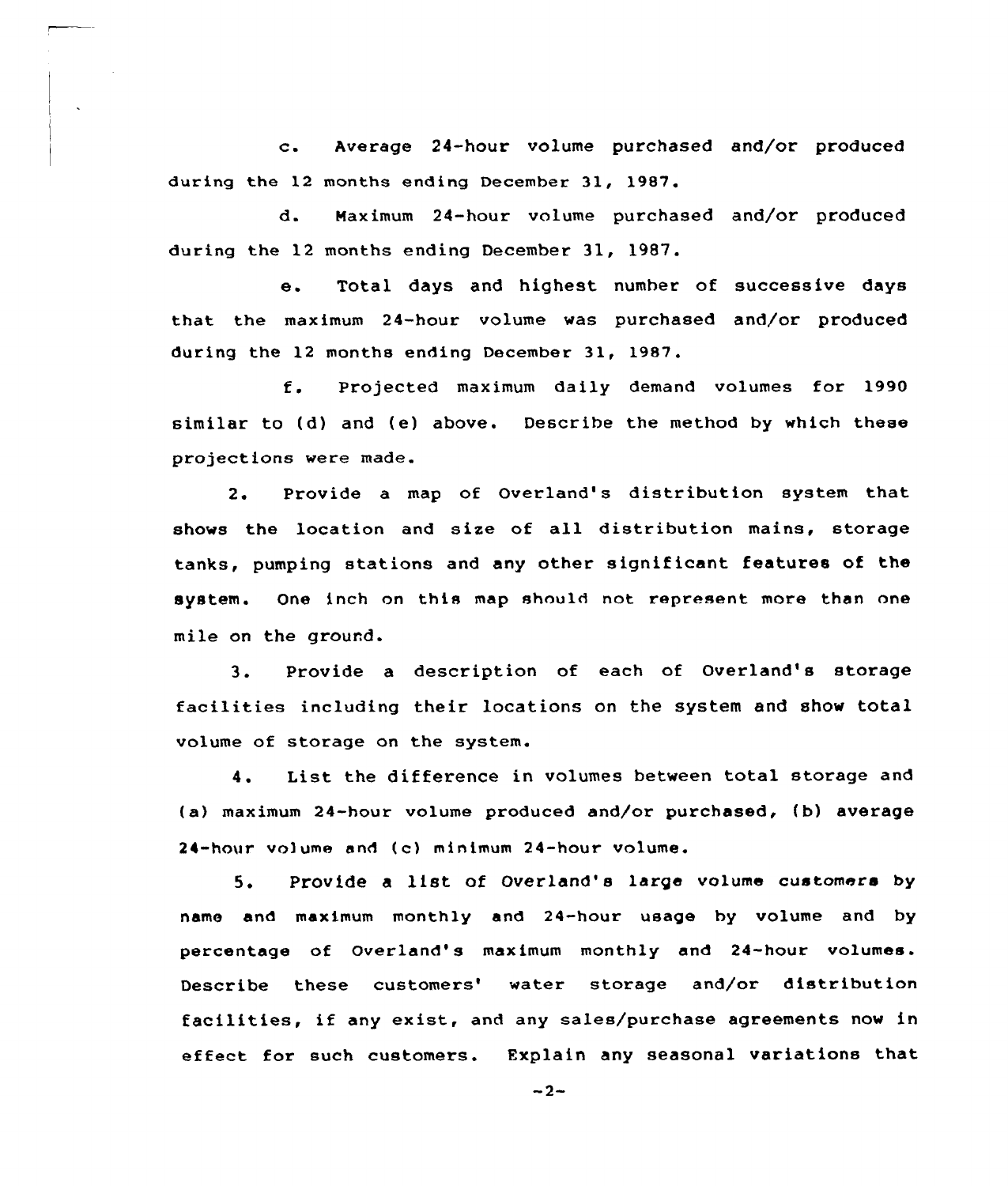affect the purchase volumes of any of these customers. Describe Overland's curtailment plan, if applicable, to any of these customers. Do not list customers that are purchasing less than five percent of Overland's maximum monthly volumes.

6. Provide a technical summary of operational deficiencies of Overland's system that are known from experience or that have been indicated by hydraulic analyses.

7. Show names and addresses of Overland's customers that are providing critical health services.

8. Show number of hours under present operating conditions that service can be continued to hospitals, schools and other similar facilities after an interruption of service by Overland' supplier when the supply requirements to be met are: (a) maximum 24-hour volume, ( b) average 24-hour volume and (c) minimum 24-hour volume. Provide supplemental information as needed to explain how results for (a), (b) and (c) were obtained.

9. Describe past periods of interruption by the supplier for Overland. List dates and total days or hours of interruption.

10. Provide detailed information on supplier's system that delivers water to Overland. Include location and capacity of (a) treatment plant, (b) pumping stations, (c) storage tanks and any other facilities required for the delivery of. water to Overland. Give the 24-hour capacity and maximum 24-hour production of plant for the 12 months ending December 31, 19S7.

 $-3-$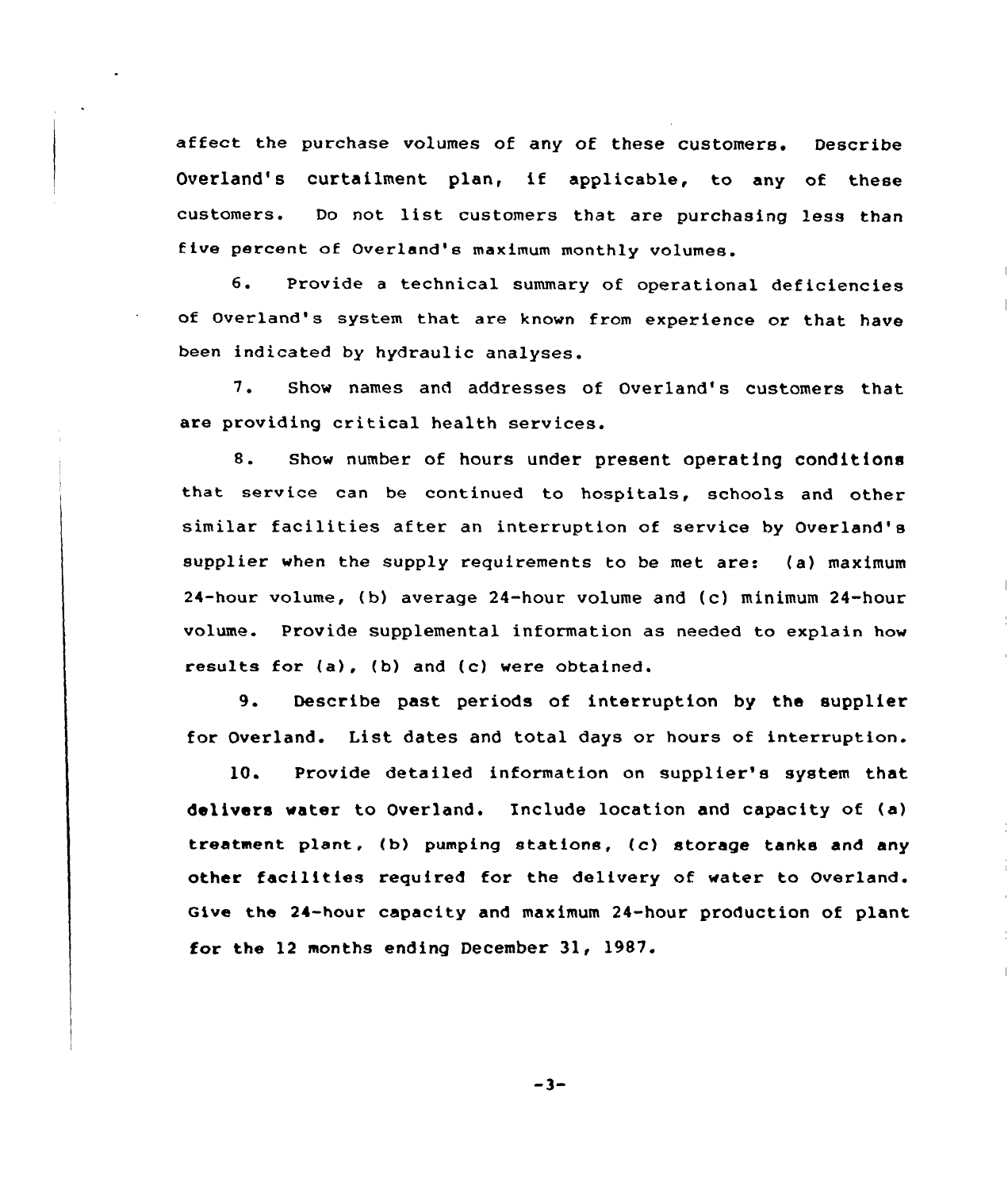ll. Does Overland's purchase agreement place <sup>a</sup> limit on the daily or monthly volumes that its supplier will furnish? If so, define these limits. If supplier provides certain volumes of storage for Overland, provide a copy of the agreement that insures the provision of this storage by supplier and a statement reflecting Overland's assessment of reliability of the agreement. Provide <sup>a</sup> copy of Overland's purchase agreement if its particulars cannot be readily described and note the particulars of interest to the instant case. Describe any curtailment aspects of the contract.

12. Describe supplier's capability for delivery of water pressure and volume at each point of delivery to overland. Describe those features of supplier's system that limit its capacity for delivery of water pressure and volume to Overland. Such features may include: (a) distance between supplier's tank and supplier's point of connection with Overland, (b) size of the connecting main between Overland and its supplier's tank, (c) capacity of supplier's treatment plant, (d) age of supplier's treatment plant, (e) condition of supplier's treatment plant, (f) capacity and condition of supplier's pumping stations and tanks and supplier's general ability to respond to the needs of Overland.

13. If the Farmers Home Administration ("PmHA") is the holder of either all or a part of Overland's long-term debt, provide <sup>a</sup> copy of an FmHA letter stating its position with regard to the storage volume provided by Overland and its request for <sup>a</sup> deviation from PSC regulations.

 $-4-$